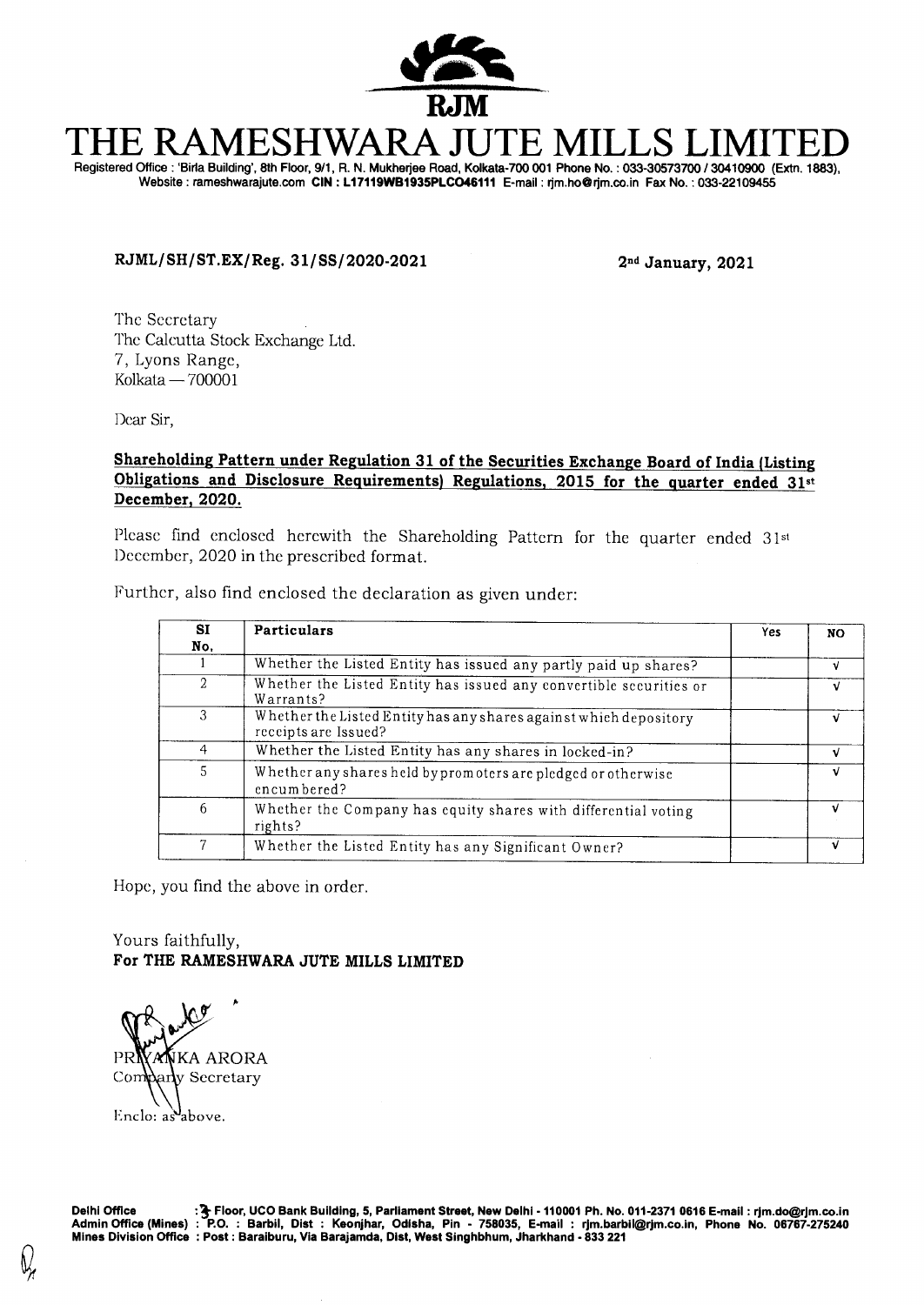#### . TABLE-1 SUMMARY STATEMENT HOLDING OF

#### SPECIFIED SECURITIES

 $\sim$ 

 $\mathcal{L}$ 

NAME OF COMPANY THE RAMESHWARA JUTE MILLS LIMITED Report for e quarter ended 31st December, 2020

|                                 | SCRIP CODE, NAME OF THE SCRIP, CLASS OF SECURITY : EQUITY 10028093 (CSE) |             |              |                           |            |                 |              |              |                     |                                      |            |               |                               |     |           |     |                  |              |
|---------------------------------|--------------------------------------------------------------------------|-------------|--------------|---------------------------|------------|-----------------|--------------|--------------|---------------------|--------------------------------------|------------|---------------|-------------------------------|-----|-----------|-----|------------------|--------------|
| Categ                           | Category & Name                                                          | Nos. Of     | No. of fully | No. Of Partiy             | No. Of     | Total nos.      | Shareholdi   |              |                     | Number of Voting Rights held in each |            | No. Of Shares | Shareholding Number of Locked |     |           |     | Number of Shares | Number of    |
| $\vert$ ory $\langle 1 \rangle$ | of the                                                                   | shareholder | paid up      | paid-up                   | shares     | shares          | ng as a % of |              | class of securities |                                      |            | Underlying    | , as a $\%$                   |     | in shares |     | pledged or       | equity       |
|                                 | Shareholders                                                             |             | equity       | equity shares   underlyin |            | held            | total no. of |              | (IX)                |                                      |            | Outstanding   | assuming full                 |     | (XII)     |     | otherwise        | shares held  |
|                                 | (II)                                                                     | (III)       | shares held  | held                      |            | $(VII) =$       | shares       |              |                     |                                      |            | convertible   | conversion                    |     |           |     | encumbered       | in           |
|                                 |                                                                          |             | (IV)         | (V)                       | Depositor  | $(IV)+(V)+(VI)$ | (calculated  |              |                     |                                      |            | securities    | of                            |     |           |     | (XIII)           | dematerializ |
|                                 |                                                                          |             |              |                           | y Receipts |                 | as per       |              |                     |                                      |            | (Including    | convertible                   |     |           |     |                  | ed form      |
|                                 |                                                                          |             |              |                           | (VI)       |                 | SCRR,        |              |                     |                                      |            | Warrants(X)   | securities                    |     |           |     |                  | (XIV)        |
|                                 |                                                                          |             |              |                           |            |                 | 1957)        |              |                     |                                      |            |               | as a                          |     |           |     |                  |              |
|                                 |                                                                          |             |              |                           |            |                 | (VIII)       |              |                     |                                      |            |               | percentage                    |     |           |     |                  |              |
|                                 |                                                                          |             |              |                           |            |                 | As a % of    |              |                     |                                      |            |               | of diluted                    |     |           |     |                  |              |
|                                 |                                                                          |             |              |                           |            |                 | $(A+B+C2)$   |              |                     |                                      |            |               | share                         |     |           |     |                  |              |
|                                 |                                                                          |             |              |                           |            |                 |              |              |                     |                                      |            |               | capital)                      |     |           |     |                  |              |
|                                 |                                                                          |             |              |                           |            |                 |              |              |                     |                                      |            |               | $(X1) =$                      |     |           |     |                  |              |
|                                 |                                                                          |             |              |                           |            |                 |              |              | No of Voting (XIV)  |                                      | Total as   |               | $(V11)+(X)$                   | No. | As a % of | No. | As a % of        |              |
|                                 |                                                                          |             |              |                           |            |                 |              |              | Rights              |                                      | a % of     |               | As a % of                     | (a) | total     | (a) | total Shares     |              |
|                                 |                                                                          |             |              |                           |            |                 |              |              |                     |                                      | Total      |               | $(A+B+C2)$                    |     | Shares    |     | held             |              |
|                                 |                                                                          |             |              |                           |            |                 |              |              |                     |                                      | $=(A+B+C)$ |               |                               |     | held      |     | (b)              |              |
|                                 |                                                                          |             |              |                           |            |                 |              |              |                     |                                      |            |               |                               |     | (b)       |     |                  |              |
|                                 |                                                                          |             |              |                           |            |                 |              | <b>Class</b> | Class               | Tota!                                |            |               |                               |     |           |     |                  |              |
|                                 |                                                                          |             |              |                           |            |                 |              |              |                     |                                      |            |               |                               |     |           |     |                  |              |
|                                 |                                                                          |             |              |                           |            |                 |              |              | eg:y                |                                      |            |               |                               |     |           |     |                  |              |
|                                 |                                                                          |             |              |                           |            |                 |              |              |                     |                                      |            |               |                               |     |           |     |                  |              |
|                                 | PROMOTER & PROMOTER GROUP                                                | 10          | 141367       |                           |            | 141367          | 53.13%       | 141367       |                     | 141367                               | 53.13%     | $\Omega$      | 53.13%                        |     |           |     |                  |              |
| l B                             | <b>PUBLIC</b>                                                            | 215         | 124689       |                           |            | 124689          | 46.87%       | 124689       |                     | 124689                               | 46.87%     |               | 46.87%                        |     |           |     |                  |              |
|                                 | NON PROMOTER NON PUBLIC                                                  |             |              |                           |            |                 |              |              |                     |                                      |            |               |                               |     |           |     |                  |              |
|                                 | <b>SHARES UNDERLYING GDRS</b>                                            |             |              |                           |            |                 |              |              |                     |                                      |            |               |                               |     |           |     |                  |              |
| C <sub>2</sub>                  | SHARES HELD BY EMPLOYEE TRUST                                            |             |              |                           |            |                 |              |              |                     |                                      |            |               |                               |     |           |     |                  |              |
|                                 | TOTAL                                                                    | 225         | 266056       |                           |            | 266056          | 100%         | 266056       | 0 <sup>1</sup>      | 266056                               | 100%       |               | 100%                          |     |           |     |                  |              |

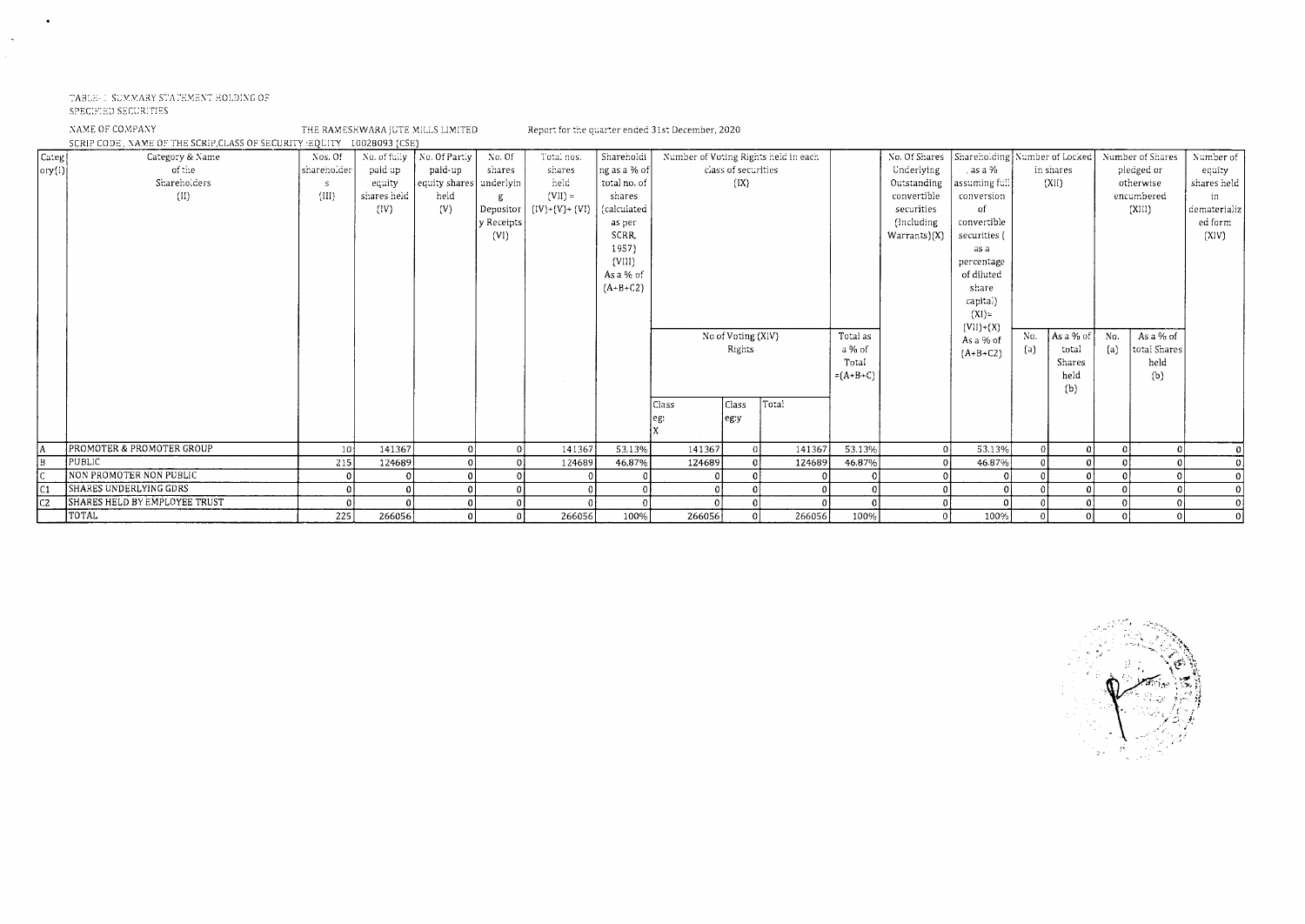#### TABLE- II STATEMENT SHOWING SHARE HOLDING PATTERN OF THE PROMOTER AND PROMOTER GROUP<br>NAME OF COMPANY "Report for the quarter ended 31st December, 2020" "HE RAMESHWARA JUTE MILLS LIMITED" Report for the quarter ended 31st D SCRIP CODE . NAME OF THE SCRIP CLASS OF SECURITY (EOUITY - 10028093 (CSE)

 $\sim$ 

 $\sim$   $\sim$ 

| $100000$ , which at the caustical in concernition $\sim$ . The case of $\sim$<br>Category & Name<br>of the |            | Nas. Of     | Na. af fully<br>paid up<br>shareholde equity shares | No. Of<br>Partly<br>paid-up<br>equity<br>shares | No. Of<br>shares<br>underlying<br>Depository | Total nos.<br>shares<br>held<br>$(VII)$ = | as a % of total<br>no. of shares<br>calculated as  <br>per SCRR,<br>1957)<br>(VIII) | Class          | No of Voting (XIV)<br>Rights | Shareholding   Number of Voting Rights held in each class of securities<br>$\{IX\}$ | Total as<br>a % of<br>Tota!<br>$=(A+B+C)$ | No. Of Shares<br>Underlying<br>Outstanding<br>convertible<br>securities<br>(Including<br>Warrants(X) | Shareholding<br>. as a %<br>assuming full<br>conversion of<br>convertible<br>securities { as }<br>a percentage<br>of diluted<br>share capital)<br>$(X1)$ =<br>$(VII)+(X)$ | $ $ tatai              | Number of Locked in<br>shares<br>${X11}$<br>tatal | ltata)                | Number of Shares<br>pledged or otherwise<br>encumbered<br>(XIII)<br>total Shares | Number of<br>equity shares<br>held in<br>dematerialize |
|------------------------------------------------------------------------------------------------------------|------------|-------------|-----------------------------------------------------|-------------------------------------------------|----------------------------------------------|-------------------------------------------|-------------------------------------------------------------------------------------|----------------|------------------------------|-------------------------------------------------------------------------------------|-------------------------------------------|------------------------------------------------------------------------------------------------------|---------------------------------------------------------------------------------------------------------------------------------------------------------------------------|------------------------|---------------------------------------------------|-----------------------|----------------------------------------------------------------------------------|--------------------------------------------------------|
| Shareholders                                                                                               | Pan(II)    | гS<br>(III) | held<br>(IV)                                        | held<br>(V)                                     | Receipts<br>(VI)                             | $(IV)+(V)+$<br>(VI)                       | As a % of<br>$(A+B+C2)$  X                                                          | $ eg$ :        | Class<br> eg:y               | total                                                                               |                                           |                                                                                                      | As a % of<br>$[A + B + C2]$                                                                                                                                               | <b>Shares</b><br> held | Shares<br>held                                    | <b>Shares</b><br>held | held                                                                             | d form<br>${XIV}$                                      |
| (1)                                                                                                        |            |             |                                                     |                                                 |                                              |                                           |                                                                                     |                |                              |                                                                                     |                                           |                                                                                                      |                                                                                                                                                                           |                        |                                                   |                       |                                                                                  |                                                        |
| Promoter and Promoter Group                                                                                |            |             |                                                     |                                                 |                                              |                                           |                                                                                     |                |                              |                                                                                     |                                           |                                                                                                      |                                                                                                                                                                           |                        |                                                   |                       |                                                                                  |                                                        |
| Indian                                                                                                     |            |             |                                                     |                                                 |                                              |                                           |                                                                                     |                |                              |                                                                                     |                                           |                                                                                                      |                                                                                                                                                                           |                        |                                                   |                       | 0.0000                                                                           |                                                        |
| Individuals/Hindu undivided Family                                                                         | ADZPB4710C |             | 64400                                               |                                                 |                                              | 64400<br>51000                            | 24.21%<br>19.17%                                                                    | 64400<br>51000 |                              | 64400<br>51000                                                                      | 24.21%<br>19.17%                          |                                                                                                      | 24.21%<br>19.17%                                                                                                                                                          |                        |                                                   |                       | 0.0000                                                                           |                                                        |
| Chandrakant Birla                                                                                          | AEFPB2335A |             | 51000<br>4200                                       |                                                 |                                              | 4200                                      | 1.58%                                                                               | 4200           |                              | 4200                                                                                | 1.58%                                     |                                                                                                      | 1.58%                                                                                                                                                                     |                        |                                                   |                       | 0.0000                                                                           |                                                        |
| Sumangala Devi Birla<br>Sidharth Kumar Birla                                                               | AEKPB3109B |             | 5600                                                |                                                 |                                              | 5600                                      | 2.10%                                                                               | 5600           |                              | 5600                                                                                | 2.10%                                     |                                                                                                      | 2.10%                                                                                                                                                                     |                        |                                                   |                       | 0.0000                                                                           |                                                        |
| Vasusri I Jhaver                                                                                           | AEFPB3109L |             | 3600                                                |                                                 |                                              | 3600                                      | 1.35%                                                                               | 3600           |                              | 3600                                                                                | 1.35%                                     |                                                                                                      | 1.35%                                                                                                                                                                     |                        |                                                   |                       | 0.0000                                                                           |                                                        |
|                                                                                                            |            |             |                                                     |                                                 |                                              |                                           |                                                                                     |                |                              |                                                                                     |                                           |                                                                                                      |                                                                                                                                                                           |                        |                                                   |                       |                                                                                  |                                                        |

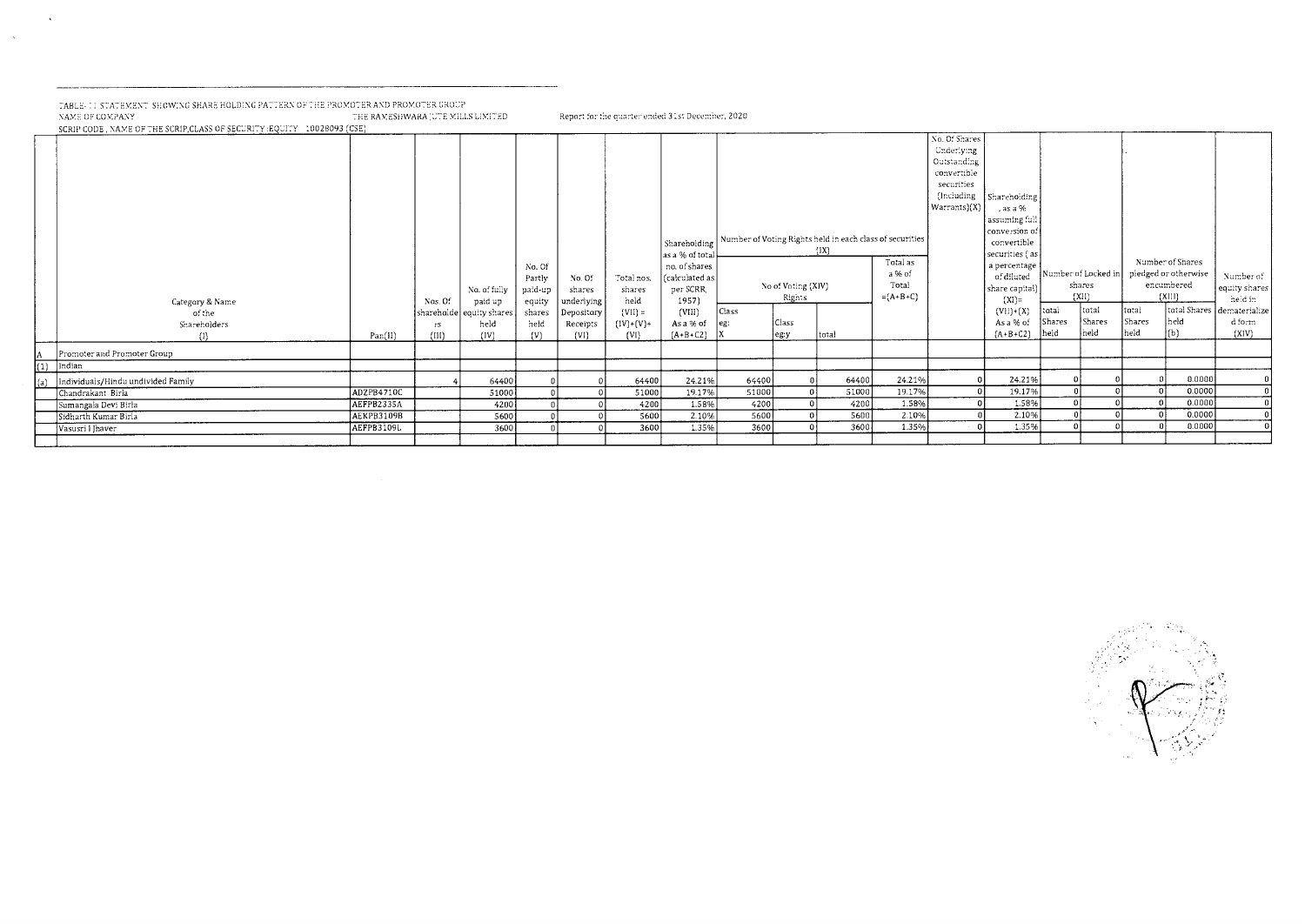$\sim 10^{-1}$ 

 $\sim 10^{-1}$ 

TABLE-LI I STATEMENTI SHOWING SHARE HOLDING PATTERN OF THE PROMOTER AND PROMOTER GROUP<br>NAME OF COMPANY THE RAMESHWARA JUTE MILLS LIMITED Aboot for the quarter ended 31st December, 2020 SCRIP CODE , NAME OF THE SCRIP, CLASS OF SECURITY (EQUITY) 10028093 (CSE)

|     |                                         |            |         |                             |             |                      |                                       |                                             |         |                    |                                                                  |                             | No. Of Shares<br>Underlying<br>Outstanding<br>convertible<br>securities |                                              |                    |           |        |                                                        |                            |
|-----|-----------------------------------------|------------|---------|-----------------------------|-------------|----------------------|---------------------------------------|---------------------------------------------|---------|--------------------|------------------------------------------------------------------|-----------------------------|-------------------------------------------------------------------------|----------------------------------------------|--------------------|-----------|--------|--------------------------------------------------------|----------------------------|
|     |                                         |            |         |                             |             |                      |                                       |                                             |         |                    |                                                                  |                             | (including)<br>Warrants)(X)                                             | Shareholding<br>asa %                        |                    |           |        |                                                        |                            |
|     |                                         |            |         |                             |             |                      |                                       | Shareholding<br>as a % of tota              |         |                    | Number of Voting Rights held in each class of securities<br>(IX) |                             |                                                                         | assuming ful<br>conversion of<br>convertible |                    |           |        |                                                        |                            |
|     |                                         |            |         |                             | No. Of      | No. Of               | Total nos.                            | no. of shares<br>calculated as<br>per SCRR, |         | No of Voting (XIV) |                                                                  | Total as<br>a % of<br>Total |                                                                         | securities (as<br>a percentage<br>of diiuted | Number of Locked i | shares    |        | Number of Shares<br>pledged or otherwise<br>encumbered | Number of<br>equity shares |
|     | Category & Name                         |            | Nos. Of | No. of fully   up equity I  | Partly paid | shares<br>underlying | shares                                | 1957)                                       |         | Rights             |                                                                  | $=\{A+B+C\}$                |                                                                         | share capital)                               |                    | $\{X_i\}$ |        | $(X_1^*1)$                                             | neid in                    |
|     | of the                                  |            |         | shareholde   paid up equity | shares      | Depository           | held                                  | (VIII)                                      | Class   |                    |                                                                  |                             |                                                                         | $(X) = (V  )+\langle X \rangle$ [total]      |                    | total     | total  | total Shares                                           | dematerialize              |
|     | Shareholders                            |            | rs.     | shares held                 | held        | Receipts             | $(V  ) =$                             | As a % of                                   |         | Class              |                                                                  |                             |                                                                         | As a % of                                    | <b>Shares</b>      | Shares    | Shares | lheid                                                  | d form                     |
|     |                                         | Pan(ii)    | (III)   | (IV)                        | $\{V\}$     | $\{V\}$              | $( V\rangle +  V\rangle +  V\rangle)$ | $(A+B+C2)$                                  |         | leg:y              | tota!                                                            |                             |                                                                         | ${A+B+C2}$                                   | heid               | held      | held   |                                                        | ${XIV}$                    |
| (b) | Central Government/ State Government(s) |            |         |                             |             |                      |                                       |                                             |         |                    |                                                                  |                             |                                                                         |                                              |                    |           |        |                                                        |                            |
| (e) | Financial Institutions/Banks            |            |         |                             |             |                      |                                       |                                             |         |                    |                                                                  |                             |                                                                         |                                              |                    |           |        |                                                        |                            |
| (d) | Bodies Corporate                        |            |         | 76,967                      |             |                      | 76, 367                               | 28.53%                                      | 76, 367 |                    | 76,967                                                           | 28.53%                      |                                                                         | 28.93%                                       |                    |           |        |                                                        |                            |
|     | Padmavati Investment Limited            | AABCP8632M |         | 38,778                      |             |                      | 38,778                                | 14.58%                                      | 38,778  |                    | 38,778                                                           | 14.58%                      |                                                                         | 14.58%                                       |                    |           |        |                                                        |                            |
|     | Bharat Arogya & Gyan Mandir             | AAAT33540N |         | 7, 933                      |             |                      | 7,833                                 | 2.58%                                       | 7,533   |                    | 7,933                                                            | 2.58%                       |                                                                         | 2.98%                                        |                    |           |        |                                                        |                            |
|     | Nathdwara Inv. Co. Ltd.                 | AABCN7830P |         | 6,667                       |             |                      | 6,667                                 | 2.51%                                       | 6,667   |                    | 6,667                                                            | 2.51%                       |                                                                         | 2.51%                                        |                    |           |        |                                                        |                            |
|     | Shekhavati investment & Traders Ltd.    | AAECS2321P |         | 4,000                       |             |                      | 4,000                                 | 1.50%                                       | 4,000   |                    | 4,000                                                            | 1.50%                       |                                                                         | 1.50%                                        |                    |           |        |                                                        |                            |
|     | Jute Investment Co. Ltd.                | AAACJ6331Q |         | 200                         |             |                      | 200                                   | 0.08%                                       | 200     |                    | 200                                                              | 0.08%                       |                                                                         | 0.08%                                        |                    |           |        |                                                        |                            |
|     | Central India General Agents Ltd.       | AABCC2197E |         | 19,389                      |             |                      | 19,389                                | 7.29%                                       | 19,385  |                    | 15,389                                                           | 7.29%                       |                                                                         | 7.29%                                        |                    |           |        |                                                        |                            |

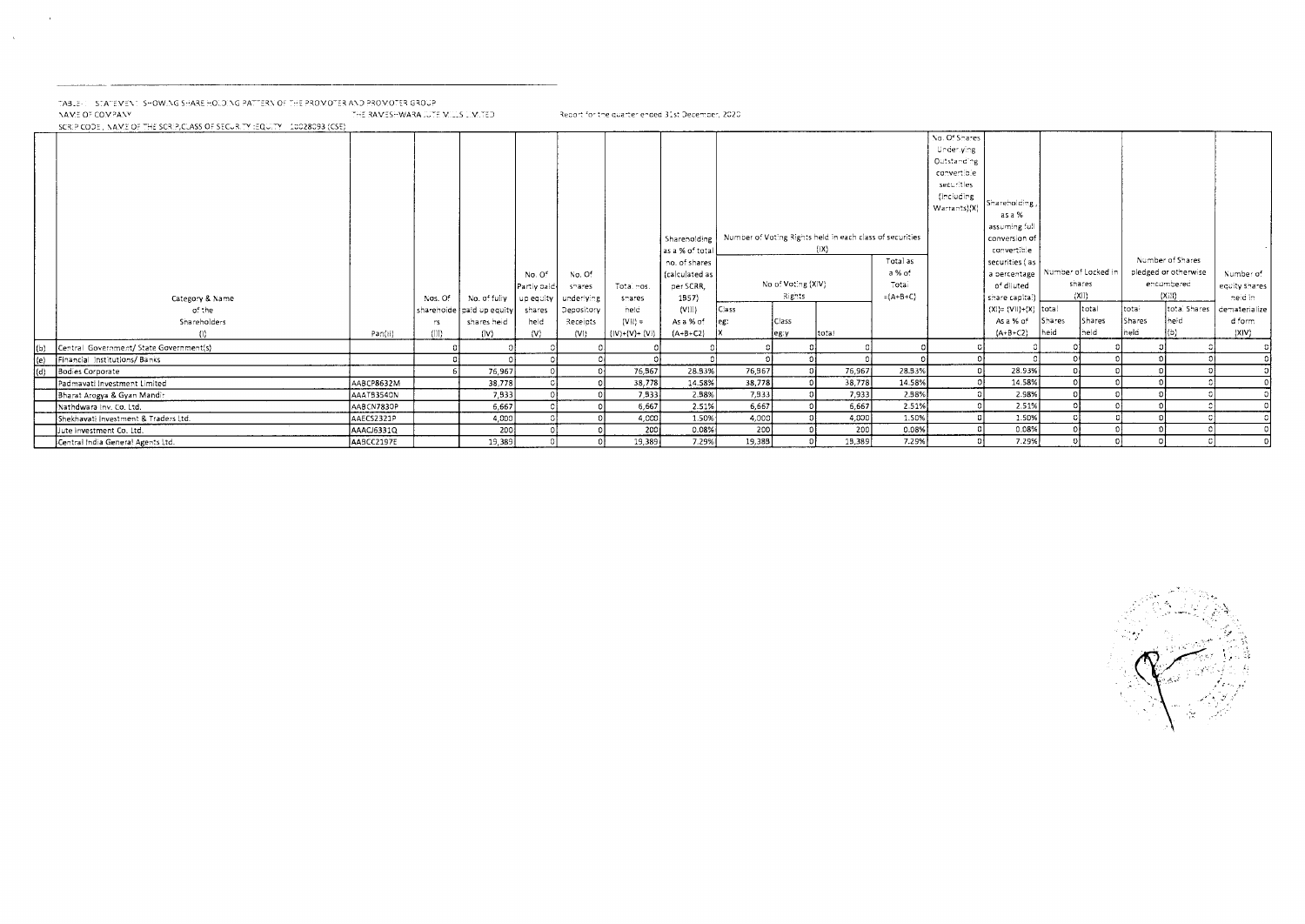TABLE - I STATEMENT SHOWING SHARE HOLDING PATTERN OF THE PROMOTER AND PROMOTER GROUP THE RAMESHWARA JUTE MILLS LIMITED NAME OF COMPANY

|     | SCRIP CODE , NAME OF THE SCRIP, CLASS OF SECURITY (EQUITY 10028093 (CSE)<br>Category & Name<br>of the |         | Nos. Of      | No. of fully<br>shareholde   paid up equity | No. Of<br>Partly paid-<br>up equity<br>shares | No. Of<br>shares<br>, underlying<br>Depository | Total nos.<br>shares<br>held      | Shareholding  <br>as a % of tota<br>no. of shares<br>(calculated as<br>per SCRR,<br>1957)<br>$\{V\}$ | C'ass  | No of Voting (XIV)<br>Rights | Number of Voting Rights held in each class of securities<br>$\{1X\}$ | Total as<br>a % of<br>Total<br>$=\{A+B+C\}$ | No. Of Shares<br>Underlying<br>Outstanding<br>convertible<br>securities<br>(including<br>Warrants)(X) | Shareholding<br>as a %<br>assuming ful<br>conversion of<br>convertible<br>securities (as<br>a percentage   Number of Locked !!<br>of diluted<br>share capital)<br>$(X )= (V !)+(X)$ [total] |                | shares<br>$\langle X_i   \rangle$<br>totai | tota:          | Number of Shares<br>pledged or otherwise<br>encumbered<br>(Xii.)<br>total Shares | Number of<br>equity shares<br>held in<br>dematerialize |
|-----|-------------------------------------------------------------------------------------------------------|---------|--------------|---------------------------------------------|-----------------------------------------------|------------------------------------------------|-----------------------------------|------------------------------------------------------------------------------------------------------|--------|------------------------------|----------------------------------------------------------------------|---------------------------------------------|-------------------------------------------------------------------------------------------------------|---------------------------------------------------------------------------------------------------------------------------------------------------------------------------------------------|----------------|--------------------------------------------|----------------|----------------------------------------------------------------------------------|--------------------------------------------------------|
|     | Shareholders                                                                                          | Pan(II) | rs.<br>(III) | shares held<br>(IV)                         | held.<br>$\{V\}$                              | Receipts<br>$\{V\}$                            | $\{VII\} =$<br>$  ( V)+(V)+(VI) $ | As a % of<br>$(A + B + C2)$                                                                          |        | Class<br>eg:y                | total                                                                |                                             |                                                                                                       | As a % of<br>$(A+B+C2)$                                                                                                                                                                     | Shares<br>held | Shares<br>neid                             | Shares<br>held | lheid.                                                                           | d form<br>(XIV)                                        |
|     | (e) Any Other (specify)                                                                               |         |              |                                             |                                               |                                                |                                   |                                                                                                      |        |                              |                                                                      |                                             |                                                                                                       |                                                                                                                                                                                             |                |                                            |                |                                                                                  |                                                        |
|     | Sub-Total (A)(1)                                                                                      |         | 10           | 141367                                      |                                               |                                                | 141367                            | 53.13%                                                                                               | 141367 |                              | 141367                                                               | 53.13%                                      |                                                                                                       | 53.13%                                                                                                                                                                                      |                |                                            |                |                                                                                  |                                                        |
|     | (2) Foreign                                                                                           |         |              |                                             |                                               |                                                |                                   |                                                                                                      |        |                              |                                                                      |                                             |                                                                                                       |                                                                                                                                                                                             |                |                                            |                |                                                                                  |                                                        |
| (a) | Individuals (NonResident Individuals/ Foreign Individuals)                                            |         |              |                                             |                                               |                                                |                                   |                                                                                                      |        |                              |                                                                      |                                             |                                                                                                       |                                                                                                                                                                                             |                |                                            |                |                                                                                  |                                                        |
| (b) | Government                                                                                            |         |              |                                             |                                               |                                                |                                   |                                                                                                      |        |                              |                                                                      |                                             |                                                                                                       |                                                                                                                                                                                             |                |                                            |                |                                                                                  | $\circ$                                                |
| (c) | Institutions                                                                                          |         |              |                                             |                                               |                                                |                                   |                                                                                                      |        |                              |                                                                      |                                             |                                                                                                       |                                                                                                                                                                                             |                |                                            |                |                                                                                  |                                                        |
| (d) | Foreign Portfolio Investor                                                                            |         |              |                                             |                                               |                                                |                                   |                                                                                                      |        |                              |                                                                      |                                             |                                                                                                       |                                                                                                                                                                                             |                |                                            |                |                                                                                  |                                                        |
| (e) | Any Other (specify)                                                                                   |         |              |                                             |                                               |                                                |                                   |                                                                                                      |        |                              |                                                                      |                                             |                                                                                                       |                                                                                                                                                                                             |                |                                            |                |                                                                                  |                                                        |
|     | Sub-Total (A)(2)                                                                                      |         |              |                                             |                                               |                                                |                                   |                                                                                                      |        |                              |                                                                      |                                             |                                                                                                       |                                                                                                                                                                                             |                |                                            |                |                                                                                  |                                                        |
|     | Total Shareholding of Promoter and Promoter Group (A)=(A)(1)+(A)(2)                                   |         | 10           | 141367                                      |                                               |                                                | 141367                            | 53.13%                                                                                               | 141367 |                              | 141367                                                               | 53.13%                                      |                                                                                                       | 53.13%                                                                                                                                                                                      |                |                                            |                |                                                                                  |                                                        |

Report for the quarter ended 31st December, 2020

DETAILS OF SHARES WHICH REMAIN UNCLAIMED MAY BE GIVEN HERE ALONG WITH DETAILS SUCH AS NUMBER OF SHARE HOLDER , OUTSTANDING SHARES HOLD IN DEMAT/UNCLAIMED SUSPENSE ACCOUNT VOTING RIGHT WHICH ARE FROZEN ETC.

| NO OF SHARE HOLDER<br>________<br>------ | SHARES HELD |
|------------------------------------------|-------------|
| ----                                     |             |
| NA                                       | NΑ          |

NOTE

 $\mathbf{L}$ 

 $\sim$   $\sim$ 

 $\sim$   $\sim$ 

1 PAN WOULD NOT BE DISPLAYED ON WEBSITE OF STOCK EXCHANGE(S).

2 THE TERM "ENCUMBRANCE " HAS THE SAME MEANING AS ASSIGNED UNDER 28(3) OF SEBI (SUBSTATIAL ACQUISITION OF SHARES AND TAKE OVER)

REGULATION , 2011

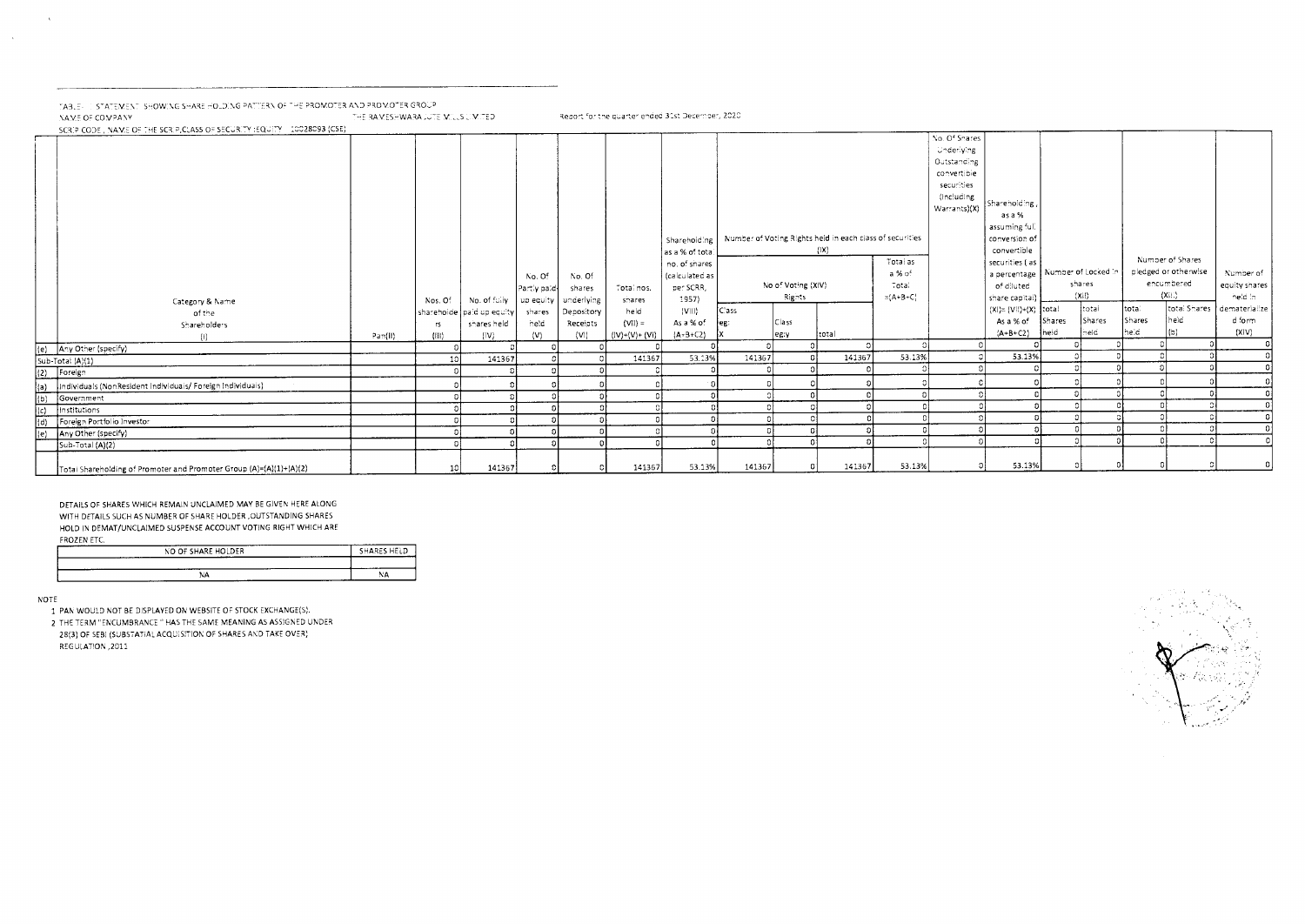# .: "ABLE .III: STATEMENT SHOWING SHARE HOLDING PATTERN OF THE PUBLIC SHARE HOLDER NAME OF COMPANY  $\hfill$

()FIE RAMESHWARA (UTE MILLS LIMITED Report for the quarter ended 31st December, 2020<br>
SCRIP CODE , NAME OF THE SCRIP CLASS OF SECURITY (EQUITY -10028093 (CSE)

 $\sim$ 

 $\mathcal{A}^{\mathcal{A}}$ 

|                                                                                      | Category & Name<br>of the<br>Shareholders |         | Nos. Of<br>ders | No. of fully<br>paid up<br>sharehol   equity shares  <br>held | No. Of<br>Partly<br>paid-up<br>equity<br>shares<br>held | No. Of<br>shares<br>underlying<br>Depository<br>Receipts | Total nos.<br>shares<br>held<br>$(VII) =$<br>$(IV)+(V)+$ | Total<br>Shareholding<br>as a % of total<br>no. of shares<br>(calculated as<br>per SCRR,<br>1957)<br>(VIII)<br>As a % of | Class<br>leg: | No of Voting (XIV)<br>Rights<br>Class | Number of Voting Rights held in each class of<br>securities<br>(IX) | Total as<br>a % of<br>Total<br>$=(A+B+C)$ | No. 0.<br>Shares<br>Underlying<br>Outstanding<br>convertible<br>securities<br>(Including | Shareholding<br>, as a %<br>  Warrants)(X   assuming full <sup>1</sup><br>conversion of<br>convertible<br>securities (as)<br>a percentage<br>of diluted<br>$(X1) =$<br>$(VII)+(X)$<br>As a % of | of total<br><b>Shares</b><br>held | in shares<br>(X11)<br>total<br>Shares<br>held | total<br>Shares<br>held | Number of Shares<br>Number of Locked   pledged or otherwise<br>encumbered<br>(XIII)<br> total<br>Shares<br>neld | Number of<br>share capital) $ $ As a % $ $ As a % of $ $ As a % of $ $ As a % of $ $ equity shares<br>held in<br>dematerialize<br>d form |
|--------------------------------------------------------------------------------------|-------------------------------------------|---------|-----------------|---------------------------------------------------------------|---------------------------------------------------------|----------------------------------------------------------|----------------------------------------------------------|--------------------------------------------------------------------------------------------------------------------------|---------------|---------------------------------------|---------------------------------------------------------------------|-------------------------------------------|------------------------------------------------------------------------------------------|-------------------------------------------------------------------------------------------------------------------------------------------------------------------------------------------------|-----------------------------------|-----------------------------------------------|-------------------------|-----------------------------------------------------------------------------------------------------------------|------------------------------------------------------------------------------------------------------------------------------------------|
|                                                                                      | $\{1\}$                                   | Pan(II) | [III]           | (IV)                                                          | $\{V\}$                                                 | (VI)                                                     | $\{VI\}$                                                 | $(A+B+C2)$                                                                                                               |               | eg:y                                  | total                                                               |                                           |                                                                                          | $(A+B+C2)$                                                                                                                                                                                      | $\vert$ (b)                       | (a)                                           |                         | $\vert$ (b)                                                                                                     | (XIV)                                                                                                                                    |
| B                                                                                    | Public shareholding                       |         |                 |                                                               |                                                         |                                                          |                                                          |                                                                                                                          |               |                                       |                                                                     |                                           |                                                                                          |                                                                                                                                                                                                 |                                   |                                               |                         |                                                                                                                 |                                                                                                                                          |
| $(1)$                                                                                | Institutions                              |         |                 |                                                               |                                                         |                                                          |                                                          |                                                                                                                          |               |                                       |                                                                     |                                           |                                                                                          |                                                                                                                                                                                                 |                                   |                                               |                         |                                                                                                                 |                                                                                                                                          |
| $\begin{array}{c} \text{(a)} \\ \text{(b)} \\ \text{(c)} \end{array}$                | Mutual Funds                              |         |                 |                                                               |                                                         |                                                          |                                                          |                                                                                                                          |               |                                       |                                                                     |                                           |                                                                                          |                                                                                                                                                                                                 |                                   |                                               |                         |                                                                                                                 |                                                                                                                                          |
|                                                                                      | Venture Capital Funds                     |         |                 |                                                               |                                                         |                                                          |                                                          |                                                                                                                          |               |                                       |                                                                     |                                           |                                                                                          |                                                                                                                                                                                                 | $\Omega$                          |                                               |                         |                                                                                                                 |                                                                                                                                          |
|                                                                                      | Alternate Investment Funds                |         |                 |                                                               |                                                         |                                                          |                                                          |                                                                                                                          |               |                                       |                                                                     |                                           |                                                                                          |                                                                                                                                                                                                 |                                   |                                               |                         |                                                                                                                 |                                                                                                                                          |
|                                                                                      | Foreign Venture Capital Investors         |         |                 |                                                               |                                                         |                                                          |                                                          |                                                                                                                          |               |                                       |                                                                     |                                           |                                                                                          |                                                                                                                                                                                                 |                                   |                                               |                         |                                                                                                                 |                                                                                                                                          |
| $\begin{array}{c} \underline{(d)} \\ \underline{(e)} \\ \underline{(f)} \end{array}$ | Foreign Portfolio Investors               |         |                 |                                                               |                                                         |                                                          |                                                          |                                                                                                                          |               |                                       |                                                                     |                                           |                                                                                          |                                                                                                                                                                                                 |                                   |                                               | $\sqrt{ }$              |                                                                                                                 |                                                                                                                                          |
|                                                                                      | Financial Institutions/Banks              |         |                 | 1,500                                                         |                                                         |                                                          | 1.500                                                    | 0.56%                                                                                                                    | 1,500         |                                       | 1,500                                                               | 0.56%                                     |                                                                                          | 0.56%                                                                                                                                                                                           |                                   |                                               |                         |                                                                                                                 |                                                                                                                                          |

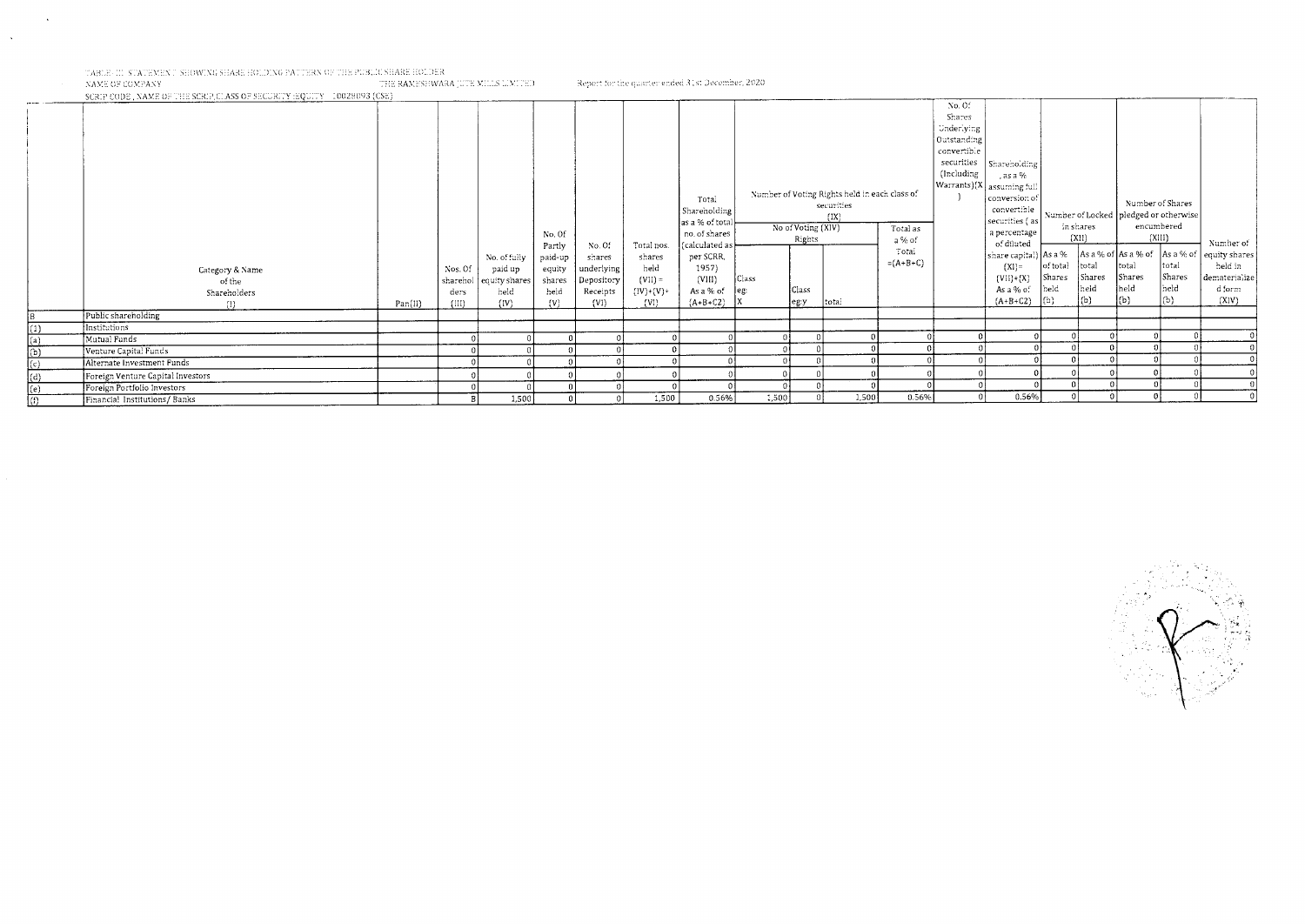TABLE STATEMENT SHOWING SHARE HOLDING PATTERN OF THE PUBLIC SHARE HOLDER.

 $\bar{\mathbf{x}}$ 

 $\sim$ 

NAVE OF COVPANY AND RELEASED FOR THE RESERVABLE OF MULTIPLE SERVICE OF THE RAMESHWARA LUTE MULTIPLE OF THE RESERVABLE OF THE RELEASED OF THE RELEASED OF THE RELEASED OF THE RELEASED OF THE RELEASED OF THE RELEASED OF THE R SCRIP CODE: INAME OF THE SCRIP,CLASS OF SECURITY (EQUITY II 10028093 (CSE)

Report for the quarter ended 31st December, 2020

 $N<sub>0</sub>$ .  $O<sup>2</sup>$ Shares

|  | . | ------ | -- |  | ------------ | ____ |  |             |
|--|---|--------|----|--|--------------|------|--|-------------|
|  |   |        |    |  |              |      |  |             |
|  |   |        |    |  |              |      |  |             |
|  |   |        |    |  |              |      |  |             |
|  |   |        |    |  |              |      |  |             |
|  |   |        |    |  |              |      |  |             |
|  |   |        |    |  |              |      |  |             |
|  |   |        |    |  |              |      |  |             |
|  |   |        |    |  |              |      |  |             |
|  |   |        |    |  |              |      |  |             |
|  |   |        |    |  |              |      |  |             |
|  |   |        |    |  |              |      |  |             |
|  |   |        |    |  |              |      |  |             |
|  |   |        |    |  |              |      |  |             |
|  |   |        |    |  |              |      |  |             |
|  |   |        |    |  |              |      |  |             |
|  |   |        |    |  |              |      |  |             |
|  |   |        |    |  |              |      |  |             |
|  |   |        |    |  |              |      |  |             |
|  |   |        |    |  |              |      |  |             |
|  |   |        |    |  |              |      |  |             |
|  |   |        |    |  |              |      |  |             |
|  |   |        |    |  |              |      |  |             |
|  |   |        |    |  |              |      |  |             |
|  |   |        |    |  |              |      |  |             |
|  |   |        |    |  |              |      |  |             |
|  |   |        |    |  |              |      |  |             |
|  |   |        |    |  |              |      |  |             |
|  |   |        |    |  |              |      |  |             |
|  |   |        |    |  |              |      |  |             |
|  |   |        |    |  |              |      |  |             |
|  |   |        |    |  |              |      |  |             |
|  |   |        |    |  |              |      |  |             |
|  |   |        |    |  |              |      |  |             |
|  |   |        |    |  |              |      |  |             |
|  |   |        |    |  |              |      |  |             |
|  |   |        |    |  |              |      |  |             |
|  |   |        |    |  |              |      |  |             |
|  |   |        |    |  |              |      |  |             |
|  |   |        |    |  |              |      |  |             |
|  |   |        |    |  |              |      |  | Number of \ |
|  |   |        |    |  |              |      |  |             |
|  |   |        |    |  |              |      |  |             |

| Category & Name<br>of the<br>Shareholders |         | Nos. Of<br>ers | No. of fully<br>sharehold   paid up equity    <br>shares held | No. Of<br>Partly paid-<br>up equity<br>shares<br>he!d | No. Of<br>shares<br>underlying<br>Depository<br>Receipts | Total nos.<br>shares<br>heid<br>$(V  ) =$ | Tota!<br>Shareholding<br>as a % of total<br>no. of shares<br>(calculated as<br>per SCRR,<br>1957)<br>$\{V\}$<br>As a % of | $C$ ass | No of Voting (XIV)<br>Rights<br>Ciass | Number of Voting Rights held in each class of<br>securities<br>(!X) | Total as<br>a % of<br>Tota!<br>$=(A+B+C)$ | Underlying<br>Outstanding<br>convertible<br>securities<br>(Including<br>  Warrants)(X) | Shareholding<br>as a %<br>assuming full<br>conversion of<br>convertible<br>securities (as<br>a percentage<br>of diluted<br>share capital) itotal<br>$(X) = \{V  \} + \{X\}$ Shares<br>As a % of<br>$(A+B+CZ)$ | neid<br>$\left  \{z\} \right $ | Number of Locked<br>in shares<br>(XII)<br>tota!<br>Shares<br>held<br>$\vert$ (b) | Number of Shares<br>pledged or otherwise<br>encumbered<br>${X}$ (XIII)<br>As a % of As a % of As a % of<br>total<br>Shares<br>held<br>(b) | As a % of<br>tota!<br>Shares<br>lhe'd | Number of<br>equity shares<br>heid in<br>dematerialize<br>d form<br>${X}$ $V$ |
|-------------------------------------------|---------|----------------|---------------------------------------------------------------|-------------------------------------------------------|----------------------------------------------------------|-------------------------------------------|---------------------------------------------------------------------------------------------------------------------------|---------|---------------------------------------|---------------------------------------------------------------------|-------------------------------------------|----------------------------------------------------------------------------------------|---------------------------------------------------------------------------------------------------------------------------------------------------------------------------------------------------------------|--------------------------------|----------------------------------------------------------------------------------|-------------------------------------------------------------------------------------------------------------------------------------------|---------------------------------------|-------------------------------------------------------------------------------|
| $\{i\}$                                   | Pan(ii) | (111)          | $\langle  V\rangle$                                           | (V)                                                   | (V!)                                                     | $( V +(V)+(V) )$                          | ${A+B+C2}$                                                                                                                |         | eg:v                                  | total                                                               |                                           |                                                                                        |                                                                                                                                                                                                               |                                |                                                                                  |                                                                                                                                           |                                       |                                                                               |
| Public ShareHolding                       |         |                |                                                               |                                                       |                                                          |                                           |                                                                                                                           |         |                                       |                                                                     |                                           |                                                                                        |                                                                                                                                                                                                               |                                |                                                                                  |                                                                                                                                           |                                       |                                                                               |
| 1 Institition                             |         |                |                                                               |                                                       |                                                          |                                           |                                                                                                                           |         |                                       |                                                                     |                                           |                                                                                        |                                                                                                                                                                                                               |                                |                                                                                  |                                                                                                                                           |                                       |                                                                               |
| INSURANCE COMPANIES                       |         |                |                                                               |                                                       |                                                          |                                           |                                                                                                                           |         |                                       |                                                                     |                                           |                                                                                        |                                                                                                                                                                                                               |                                |                                                                                  |                                                                                                                                           |                                       |                                                                               |
| PROVIDENT FUND/PENSION FUND               |         |                |                                                               |                                                       |                                                          |                                           |                                                                                                                           |         |                                       |                                                                     |                                           |                                                                                        |                                                                                                                                                                                                               |                                |                                                                                  |                                                                                                                                           |                                       |                                                                               |
| Any Other (specify)                       |         |                |                                                               |                                                       |                                                          |                                           |                                                                                                                           |         |                                       |                                                                     |                                           |                                                                                        | C.56%                                                                                                                                                                                                         |                                |                                                                                  |                                                                                                                                           |                                       |                                                                               |
| Sub-Total (B)(1)                          |         |                | 1SOC                                                          |                                                       |                                                          | 1500                                      | 0.56%                                                                                                                     | 1500    |                                       | 1500                                                                | 0.56%                                     |                                                                                        |                                                                                                                                                                                                               |                                |                                                                                  |                                                                                                                                           |                                       |                                                                               |
| -2 Central Govt/State Govt(s)POI          |         |                |                                                               |                                                       |                                                          |                                           |                                                                                                                           |         |                                       |                                                                     |                                           |                                                                                        |                                                                                                                                                                                                               |                                |                                                                                  |                                                                                                                                           |                                       |                                                                               |
| GOVT                                      |         |                |                                                               |                                                       |                                                          |                                           |                                                                                                                           |         |                                       |                                                                     |                                           |                                                                                        |                                                                                                                                                                                                               |                                |                                                                                  |                                                                                                                                           |                                       |                                                                               |
| Sub-Total (B)(2)                          |         |                |                                                               |                                                       |                                                          |                                           |                                                                                                                           |         |                                       |                                                                     |                                           |                                                                                        |                                                                                                                                                                                                               |                                |                                                                                  |                                                                                                                                           |                                       |                                                                               |

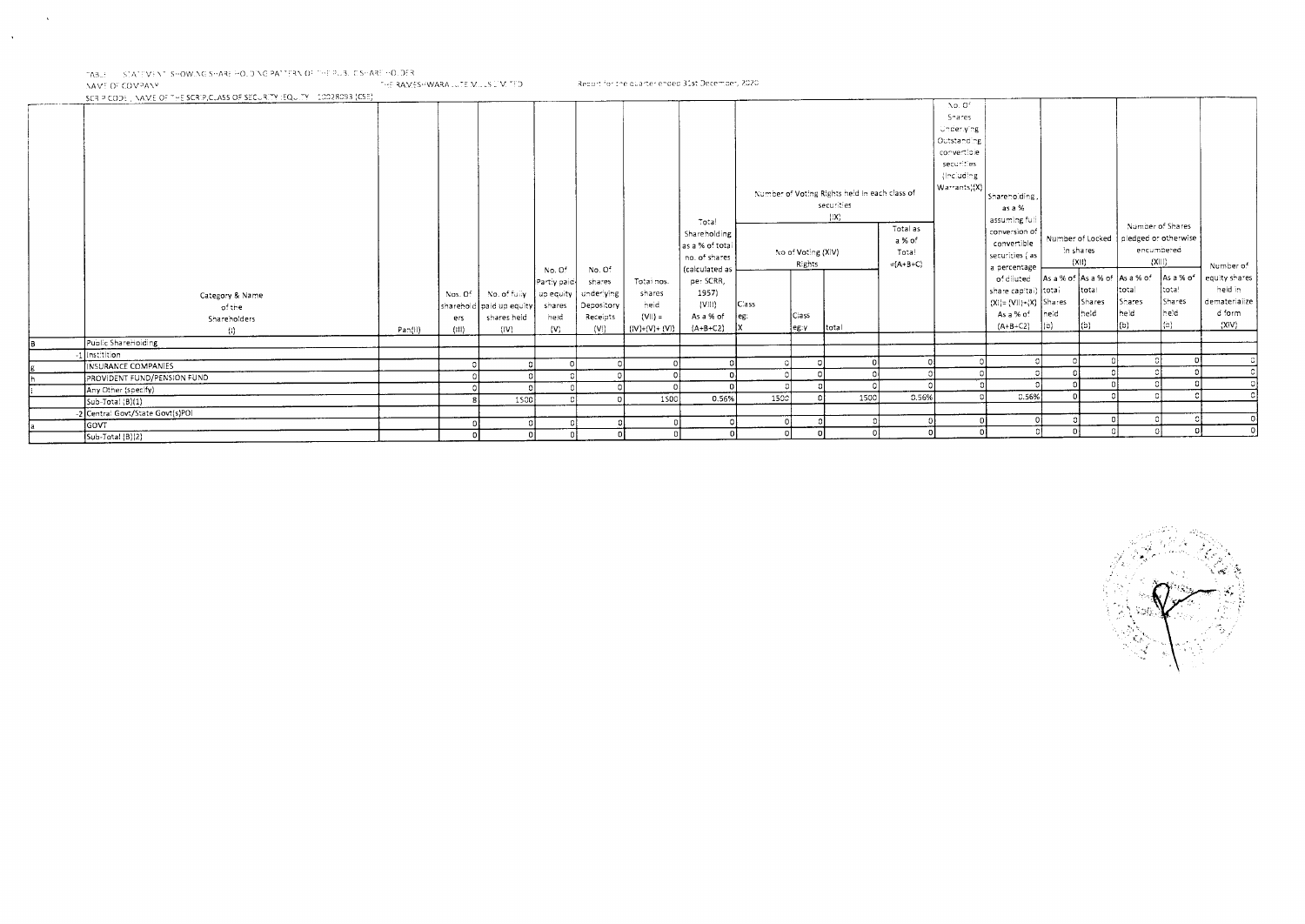TABLE TISTATEMENT SHOWING SHARE HOLDING PATTERN OF THE PUBLIC SHARE HOLDER.<br>NAME OF COMPANY IN THE RAMESHWARA LUTE MULLS UMITED IS THE Resort for the quarter ended B1st December, 2020.

SCRIP CODE I NAME OF THE SCRIP CLASS OF SECURITY (EQUITY) 10028093 (CSE)

 $\lambda$ 

|                  | $\alpha$ , and $\alpha$ , and $\alpha$ , and $\alpha$ , and $\alpha$ , and $\alpha$ , and $\alpha$ , and $\alpha$ , and $\alpha$ , and $\alpha$ |            |                       |                          |             |            |                             |                 |       |                                   |                                               |              | No. O <sup>c</sup> |                                                                                                            |      |           |                                         |                                         |               |
|------------------|-------------------------------------------------------------------------------------------------------------------------------------------------|------------|-----------------------|--------------------------|-------------|------------|-----------------------------|-----------------|-------|-----------------------------------|-----------------------------------------------|--------------|--------------------|------------------------------------------------------------------------------------------------------------|------|-----------|-----------------------------------------|-----------------------------------------|---------------|
|                  |                                                                                                                                                 |            |                       |                          |             |            |                             |                 |       |                                   |                                               |              | Shares             |                                                                                                            |      |           |                                         |                                         |               |
|                  |                                                                                                                                                 |            |                       |                          |             |            |                             |                 |       |                                   |                                               |              | Underlying         |                                                                                                            |      |           |                                         |                                         |               |
|                  |                                                                                                                                                 |            |                       |                          |             |            |                             |                 |       |                                   |                                               |              | Outstanding        |                                                                                                            |      |           |                                         |                                         |               |
|                  |                                                                                                                                                 |            |                       |                          |             |            |                             |                 |       |                                   |                                               |              | convertible        |                                                                                                            |      |           |                                         |                                         |               |
|                  |                                                                                                                                                 |            |                       |                          |             |            |                             |                 |       |                                   |                                               |              | securities         |                                                                                                            |      |           |                                         |                                         |               |
|                  |                                                                                                                                                 |            |                       |                          |             |            |                             |                 |       |                                   |                                               |              | (Including         |                                                                                                            |      |           |                                         |                                         |               |
|                  |                                                                                                                                                 |            |                       |                          |             |            |                             |                 |       |                                   | Number of Voting Rights held in each class of |              |                    | $\left.\left.\left \right. \left(\text{Warnants})(X)\right.\right \right _{\text{Shareholding }},\text{I}$ |      |           |                                         |                                         |               |
|                  |                                                                                                                                                 |            |                       |                          |             |            |                             |                 |       |                                   | securities                                    |              |                    | as a %                                                                                                     |      |           |                                         |                                         |               |
|                  |                                                                                                                                                 |            |                       |                          |             |            |                             | Total           |       |                                   | ${!}X$                                        |              |                    | assuming ful                                                                                               |      |           |                                         |                                         |               |
|                  |                                                                                                                                                 |            |                       |                          |             |            |                             | Shareholding    |       |                                   |                                               | Total as     |                    | conversion of                                                                                              |      |           |                                         | Number of Shares                        |               |
|                  |                                                                                                                                                 |            |                       |                          |             |            |                             | as a % of total |       |                                   |                                               | a % of       |                    | convertible                                                                                                |      |           |                                         | Number of Locked   pledged or otherwise |               |
|                  |                                                                                                                                                 |            |                       |                          |             |            |                             | no. of shares   |       | No of Voting (XIV)                |                                               | Total        |                    | securities (as                                                                                             |      | in shares |                                         | encumbered                              |               |
|                  |                                                                                                                                                 |            |                       |                          | No. Of      | No. Of     |                             | (calculated as  |       | Rights                            |                                               | $=\{A+B+C\}$ |                    | a percentage                                                                                               |      | (X  )     |                                         | (X  i)                                  | Number of     |
|                  |                                                                                                                                                 |            |                       |                          | Partly paid | shares     | Total nos.                  | per SCRR,       |       |                                   |                                               |              |                    | of diluted                                                                                                 |      |           | As a % of As a % of As a % of As a % of |                                         | equity shares |
|                  | Category & Name                                                                                                                                 |            | Nos. Of               | No. of fully   up equity |             | underlying | shares                      | 1957)           |       |                                   |                                               |              |                    | share capital) [total]                                                                                     |      | tota.     | total                                   | total                                   | held in       |
|                  | of the                                                                                                                                          |            |                       | sharehold aaid up equity | shares      | Depository | held                        | (VHH)           | Class |                                   |                                               |              |                    | $(Xi) = (Vii)+(X)$ Shares                                                                                  |      | Shares    | Shares                                  | Shares                                  | dematerialize |
|                  | Shareholders                                                                                                                                    |            | ers                   | shares heid              | held        | Receipts   | $(V  )$ =                   | As a % of       | eg:   | Cass                              |                                               |              |                    | As a % of                                                                                                  | heid | heid      | he.d                                    | held                                    | d form        |
|                  | $\langle   \rangle$                                                                                                                             | Pan(II)    | $\langle 113 \rangle$ | $\{ \mathsf{V}\rangle\}$ | $\{V\}$     | (V)        | $( V\rangle+(V)+ V\rangle)$ | $(A + B + CZ)$  |       | $\left  \text{eg:}\gamma \right $ | total                                         |              |                    | ${A+ B+ C2}$                                                                                               | l(b) | (b)       | (a)                                     | l(b).                                   | {XIV}         |
|                  | Public shareholding                                                                                                                             |            |                       |                          |             |            |                             |                 |       |                                   |                                               |              |                    |                                                                                                            |      |           |                                         |                                         |               |
|                  | -3 Non-institutions                                                                                                                             |            |                       |                          |             |            |                             |                 |       |                                   |                                               |              |                    |                                                                                                            |      |           |                                         |                                         |               |
|                  |                                                                                                                                                 |            |                       |                          |             |            |                             |                 |       |                                   |                                               |              |                    |                                                                                                            |      |           |                                         |                                         |               |
|                  | individuals -                                                                                                                                   |            |                       |                          |             |            |                             |                 |       |                                   |                                               |              |                    |                                                                                                            |      |           |                                         |                                         |               |
| (a(i))           | Individual shareholders holding nominal share capital up to Rs. 2 lakhs.                                                                        |            | 185                   | 32889                    |             |            | 32889                       | 12.36%          | 32889 |                                   | 32889                                         | 12.36%       |                    | 12.36%                                                                                                     |      |           |                                         |                                         |               |
|                  | Ajit Prakash Shah & Others                                                                                                                      | AANPS8249Q |                       | 7933                     |             |            | 7933                        | 2.98%           | 7933  |                                   | 7933                                          | 2.98%        |                    | 2.98%                                                                                                      |      |           | o۱                                      |                                         |               |
|                  | Individuals -                                                                                                                                   |            |                       |                          |             |            |                             |                 |       |                                   |                                               |              |                    |                                                                                                            |      |           |                                         |                                         |               |
| $ (a(i))\rangle$ | . Individual shareholders holding nominal share capital in excess of Rs. 2 lakhs.                                                               |            |                       |                          |             |            |                             |                 |       |                                   |                                               |              |                    |                                                                                                            |      |           |                                         |                                         |               |
| <sub>b</sub>     | NBFCs registered with RBI                                                                                                                       |            |                       |                          |             |            |                             |                 |       |                                   |                                               |              |                    |                                                                                                            |      |           |                                         |                                         |               |
| l (c):           | Employee Trusts                                                                                                                                 |            |                       |                          |             | $\sim$     |                             |                 |       |                                   |                                               |              |                    |                                                                                                            |      |           |                                         |                                         |               |
| iran.            | Overseas Depositories (holding DRs) (balancing figure)                                                                                          |            |                       |                          |             |            |                             |                 |       |                                   |                                               |              |                    |                                                                                                            |      |           |                                         |                                         |               |

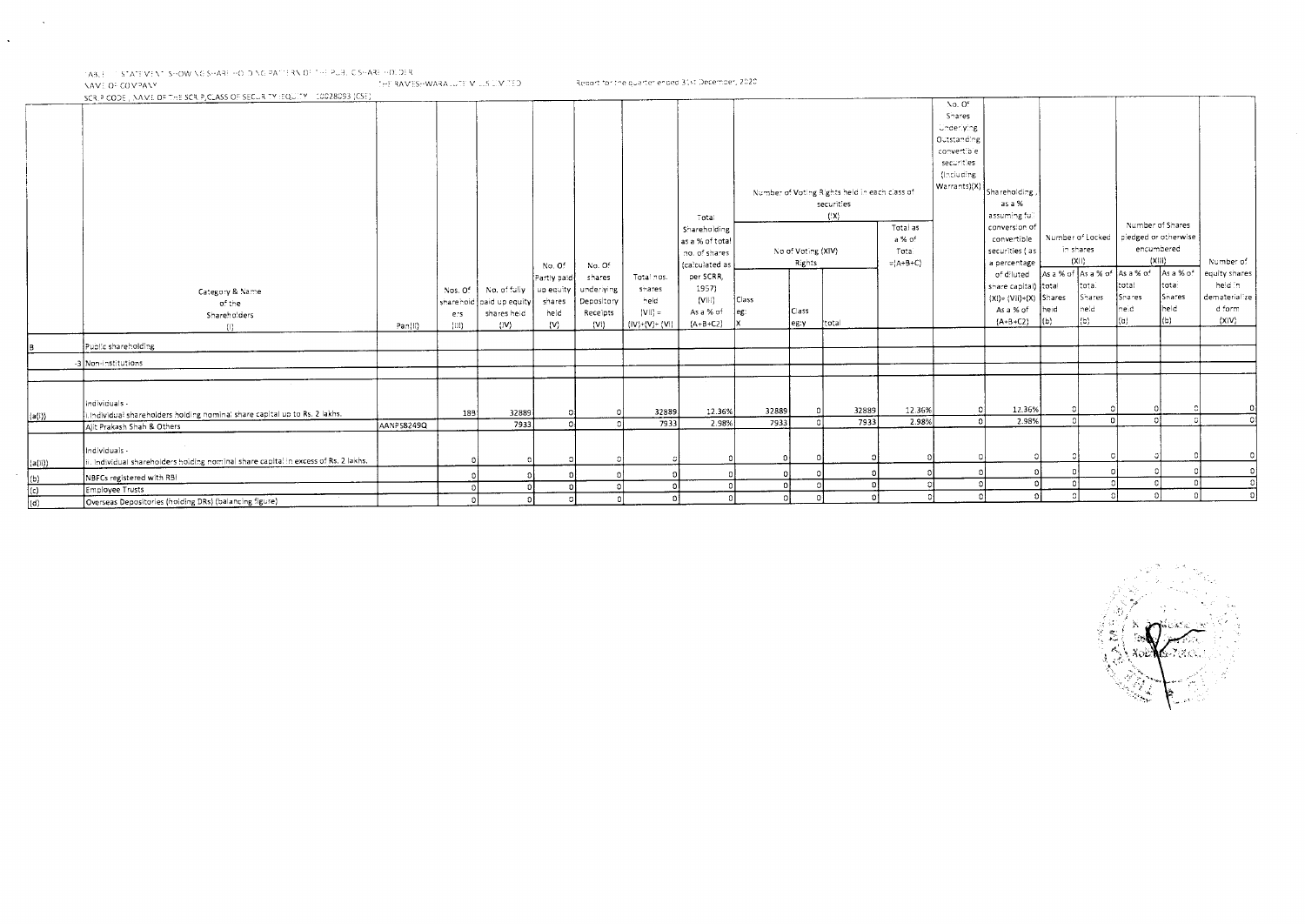TABLE - STATEMENT SHOWING SHARE HOLDING PATTERN OF THE PUBLIC SHARE HOLDER. THE RAMESHWARA LUTE MILLS LIMITED.

Report for the quarter ended 31st December, 2020.

NAME OF COMPANY. SCRIP CODE , NAME OF THE SCRIP, CLASS OF SECURITY (EQUITY) 10028093(CSE)

 $\sqrt{0.0^4}$ Shares Underlying Outstanding convertible. securities (Including Warrants\(X) Number of Voting Rights held in each class of Shareno'ding, securities as a %  $(|X|)$ assuming full Number of Shares Total Total as conversion of Number of Locked pledged or otherwise Shareholding a % of convertible encumbered in shares as a % of total No of Voting (XIV) Total securities (as  $(X||1)$  $fX||1$ no, of shares  $=(A+B+C)$ Rights Number of a percentage (calculated as No. Of No. Of of diluted As a % of As a % of As a % of equity shares As a % of per SCRR, Partly paid shares Total nos. share capital) | total total total total heid in  $1957$ Nos. Of No. of fully up equity underlying shares Category & Name  $(X_i) = \langle V_i | \rangle + \langle X \rangle$  Shares Shares Shares Shares iemateriaiize sharehoid said up equity shares Depository held  $\{VIII\}$ Class of the heid d form As a % of heid heid held shares held held Receipts  $\{V_i\}$  = As a % of eg: Class Shareholders ers  $(b)$  $(X;V)$ 'nУ  $(A+B+C2)$  $(b)$ انتقا Pan(il)  $(III)$  $(IV)$  $(V)$  $\langle V_i \rangle$  $(IV)+(V)+(VI)$  $(A+B+C2)$ leg:v ltota:  $\langle 0 \rangle$ PUBLIC SHAREHOLDING -3 NON INSTUTIONS Any Other(Specify) (م) ി 33.90% 90,200 90,200 33.90% 33.90%  $|0|$  $\circ$  $\Omega$ 90,200 70 90,200  $17$  $\overline{0}$ OTHER BODIES CORPORATE  $\overline{\circ}$ 11,667 4.39% 4.39%  $\lceil 0 \rceil$  $\Omega$ 히  $\overline{\Omega}$ 11,667 4.39% 11.667  $\Omega$  $\Omega$ AAACU3731B 11,667 Umang Commercial Co. Pvt. Ltd. 7.72%  $\Omega$ 7.72%  $\lceil \cdot \rceil$ 20,550 ᆔ  $\overline{\Omega}$ 20,550 7.72% 20,550 20,550  $\sim$ Gwalior Webbing Co. Pvt. Ltd. 7.19% ᆔ ಾ  $\overline{\mathfrak{o}}$ 7.19% 19,133  $\overline{\phantom{a}}$ 19.133 7.19%  $19,133$ 19,133  $\circ$  $\Omega$ Birla Corporation Limited 쿄 12.50%  $\overline{\Omega}$ 70 12.50%  $\overline{\mathfrak{o}}$ 33,250 ᄀ ᅙ 33,250 12.50% 33,250 33,250  $\circ$ Punjab Produce & Trading Co. Pvt. Ltd. ᄀ न्त ন  $\Omega$  $0.04%$ 0.04% 0.04%  $100$  $100$ ່ວ  $100$  $\overline{\circ}$ -ol  $100$  $\Omega$ NON RESIDENT INDIVIDUAL 하 ा ा 51  $C.00%$  $\lceil n \rceil$  $\circ$ - 0 ി  $\overline{\phantom{a}}$ ിപ  $|0|$  $^{\circ}$ FOREIGHN COMPANIES  $\sim$ ᆎ 46.30% ᆔ ᆎ ा 46.30% 123189 46.30% 123189 123189 123189  $\overline{0}$ - ol Sub-Total (B)(3) 207 히  $\overline{0}$ 46.87% ᆔ 46.87%  $\overline{0}$  $\overline{0}$  $\circ$ 124689  $\overline{0}$ 5 124689 46.87% 124689  $\overline{ }$ 124689  $\overline{215}$ Total Public Shareholding (8)=(B)(1)+(8)(2)+(B)(3) -ol 100.00%  $\Omega$  $\mathbf{c}$  $\Omega$  $\circ$ 266056 100.00% 266056  $225$  $\Omega$ -ol 266056 100.00% TOTAL (A+B) 266056

| DETAILS OF SHARES WHICH REMAIN UNCLAIMED MAY BE GIVEN HERE ALONG                                                                    |             |
|-------------------------------------------------------------------------------------------------------------------------------------|-------------|
| WITH DETAILS SUCH AS NUMBER OF SHARE HOLDER , OUTSTANDING SHARES<br>HOLD IN DEMAT/UNCLAIMED SUSPENSE ACCOUNT VOTING RIGHT WHICH ARE |             |
| FROZEN ETC.                                                                                                                         | SHARES HELD |
| NO OF SHARE HOLDER                                                                                                                  |             |
| NΑ                                                                                                                                  | ٨A          |

NOTE

 $\ddot{\phantom{a}}$ 

1 PAN WOULD NOT BE DISPLAYED ON WEBSITE OF STOCK EXCHANGE(5).

2 The above format needs to be disclosed along with the name of following persons /institution /non institution holding more than 1% of total number of shares.

3 W.R.T the information pertaining to depository receipt the same may be disclosed in the respective column to the extent information available and the